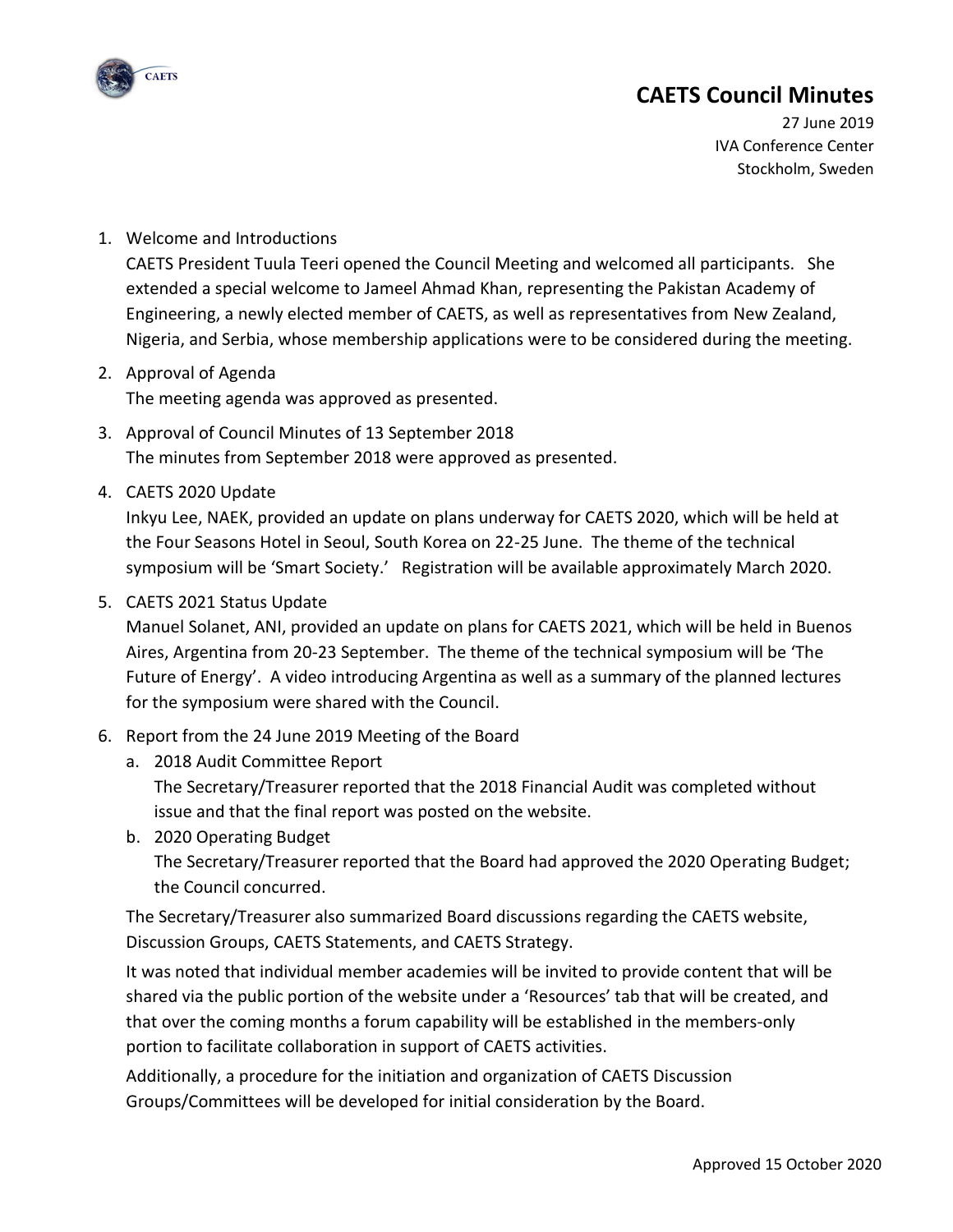



For CAETS 2019, a two-part approach will be employed for post-meeting communications. Shortly after the event, IVA will prepare and post a 'Reflections' paper that summarizes key themes and topics from the technical symposium; this material will also be featured on the CAETS website. Over the succeeding months, IVA will draft a formal statement for Council consideration; Council members will be invited to identify a topic that they believe should be included.

The Board also appointed a small group that will develop a five-year CAETS Strategic Plan with three components: Organizing CAETS to develop and execute a plan; membership development; and strategies to achieve CAETS objectives (as delineated in the Bylaws). Members include: Tuula Teeri, Oh-Kyong Kwon, Sanak Mishra, Hugh Bradlow, David Thomlinson, and Friedrich Wu. Secretary/Treasurer Ruth David will support the effort. The intent is to provide a draft for Council review/comment well in advance of the June 2020 meeting so a final document is available for Council consideration during the annual meeting.

- 7. Report of the Secretary/Treasurer
	- a. Rotation Schedule

An updated Rotation Schedule was provided with the meeting materials and posted on the website; it was noted that changes were necessary because two academies opted not to nominate Board Members for the 2020-2021 cycle. Japan and Mexico agreed to nominate candidates to fill those slots. Academies that will be invited to nominate members for the 2021-2022 cycle include Germany, Belgium, Denmark, and Pakistan.

b. 2021 Dues Schedule

It was reported that the dues schedule will remain unchanged for 2021.

- c. Future CAETS Meeting Schedule (meeting updates will be provided via the website)
	- i. CAETS 2020: Seoul, Korea June 22-25
	- ii. CAETS 2021: Buenos Aires, Argentina September 20-23
	- iii. CAETS 2022: Paris, France date TBD but likely in March
- 8. Administrative Actions
	- a. Approval of Rotation Schedule Members approved the schedule.
	- b. Approval of 2021 Dues Schedule Members approved the schedule
	- c. Election of Board Members for 2020-2021 The Council elected Manuel Solanet, Argentina, as President-Elect, and new Board Members Hideaki Koizumi, Japan; David Thomlinson, United Kingdom; Jose Albarran, Mexico; and Peter Mascher, Canada.
- 9. Report from the Energy Committee

NAEK reported that the 2018 Energy Committee Report has not yet been finalized; acatech is leading this effort. A new project on Clean Energy Technologies is underway and will include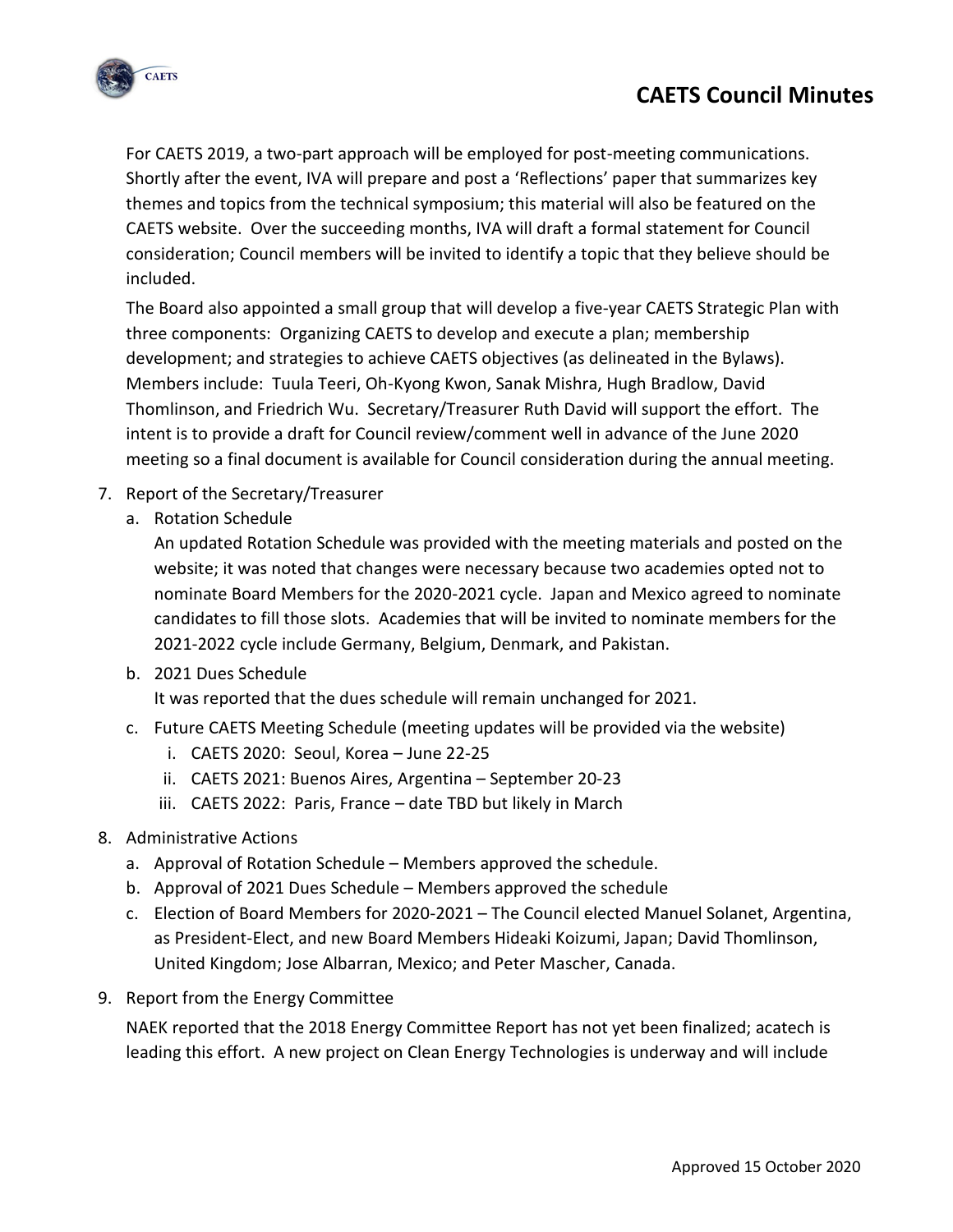

## **CAETS Council Minutes**

consideration of how best to integrate intermittent renewable sources into legacy power grids. The related report will be published in digital version only.

10. Discussion Group Report: Engineering Education

Jesse Zhu summarized key points discussed by the group, including specific opportunities for CAETS, and provided a tentative action plan to develop a draft CAETS statement on Engineering Education for consideration in 2020. Presentation charts are available on the CAETS website.

11. Discussion Group Report: Communicating with the Public

Hugh Bradlow reported establishment of a governance structure to include himself as Chair and Lucas Noldus as Vice Chair of a CAETS Communicating with the Public Committee. The group discussed key audiences and outputs, processes in use by individual academies, and opportunities to strengthen CAETS communications, both internally and externally. Presentation charts are available on the CAETS website.

12. Discussion Group Report: Diversity and Inclusion

David Thomlinson summarized the group discussion and advocated that Diversity and Inclusion be established as a core objective for CAETS; it was agreed that this topic would be deferred for consideration during the broader strategic plan formulation. The group intends to gather information regarding efforts relating to Diversity and Inclusion within individual member academies to inform a path forward.

13. Discussion Group Report: Sustainable Development Goals (SDGs)

David Thomlinson observed that engineering is at the heart of the Sustainable Development Goals, which are applicable to developed and developing countries alike, yet few engineering academies are explicitly linking their efforts to the SDGs. He will draft a paper based on the group's discussion and propose next steps for CAETS.

The CAETS meeting adjourned and reconvened in closed session following a break.

14. Membership Application: New Zealand

Ruth David provided a brief summary of the Visiting Committee's trip report, which was included in full with Council Materials; she noted that the Committee recommended election of the Royal Society Te Aparangi as a member of CAETS.

a. Action: Call for vote

Election of the Royal Society Te Aparangi was unanimously approved by CAETS delegates in attendance. Membership is effective upon receipt of a \$2000 contribution to CAETS reserves; initial dues were established at \$1030 beginning in 2020.

15. Membership Application: Nigeria

Ruth David provided a brief summary of the Visiting Committee's trip report, which was included in full with Council Materials; she noted that the Committee recommended election of the Nigerian Academy of Engineering as a member of CAETS.